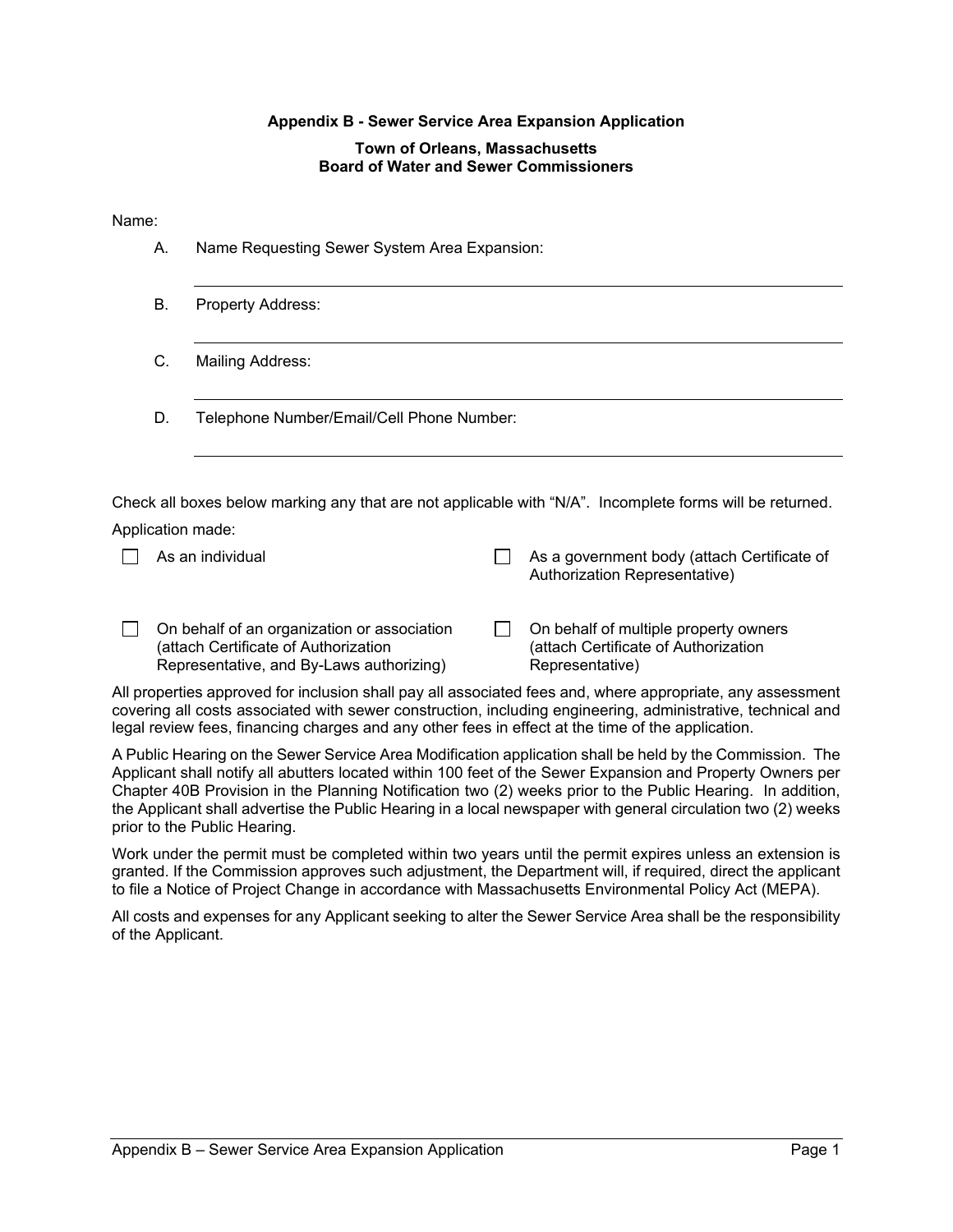## **Evaluation Criteria**

## **Section 1 – Adequate Capacity**

Adequate capacity in Town's wastewater system must be available for the proposed additional flow.

A. Capacity within the existing infrastructure (pipelines, pump stations, and force mains) is available to meet the proposed additional flow as certified by the Department:

| $\tilde{\phantom{a}}$<br>$-$ |  | Nο |
|------------------------------|--|----|
|------------------------------|--|----|

B. Capacity at the existing wastewater treatment facility and effluent disposal locations is available to meet the proposed additional flow as certified by the Department:

 $\Box$  Yes  $\Box$  No

If either of the above is "No" the application is Disqualified. Please consult with the Department to discuss remedial action.

## **Section 2 – Supplemental Requirements**

The applicant must attach to this application complete documents that are the basis of his/her answers.

A. Failed Septic System - Property must already be developed and have evidence of no feasible replacement. Property owner must demonstrate hardship related to the following conditions:

| Condition         | Description                                                                                             |                    |         |              |
|-------------------|---------------------------------------------------------------------------------------------------------|--------------------|---------|--------------|
| Soil Type         | Property contains a majority of soils<br>not suitable for on-site disposal per<br>Title 5 (310 CMR 15). | Yes                | No<br>H | $\Box$ N/A   |
| Groundwater       | Between zero (0) to five (5) feet below<br>surface of the property                                      | Yes                | No      | N/A<br>I = I |
| Wetlands          | Wetlands within one hundred (100)<br>feet of property                                                   | Yes                | O<br>No | N/A          |
| В.<br>conditions: | Land Use - Properties must be evaluated in accordance with the following zoning and land use            |                    |         |              |
| Condition         | Description                                                                                             |                    |         |              |
| Lot size          | Property is less than forty thousand<br>$(40,000)$ square feet                                          | Yes                | No      | N/A          |
| Zoning            | Property is less than or one hundred<br>fifty (150) percent of minimum lot size                         | $\blacksquare$ Yes | No      | N/A          |
| Location          | Property is located within two hundred<br>fifty (250) feet of a Surface Water<br>Body (fresh or salt)   | Yes                | No<br>T | N/A          |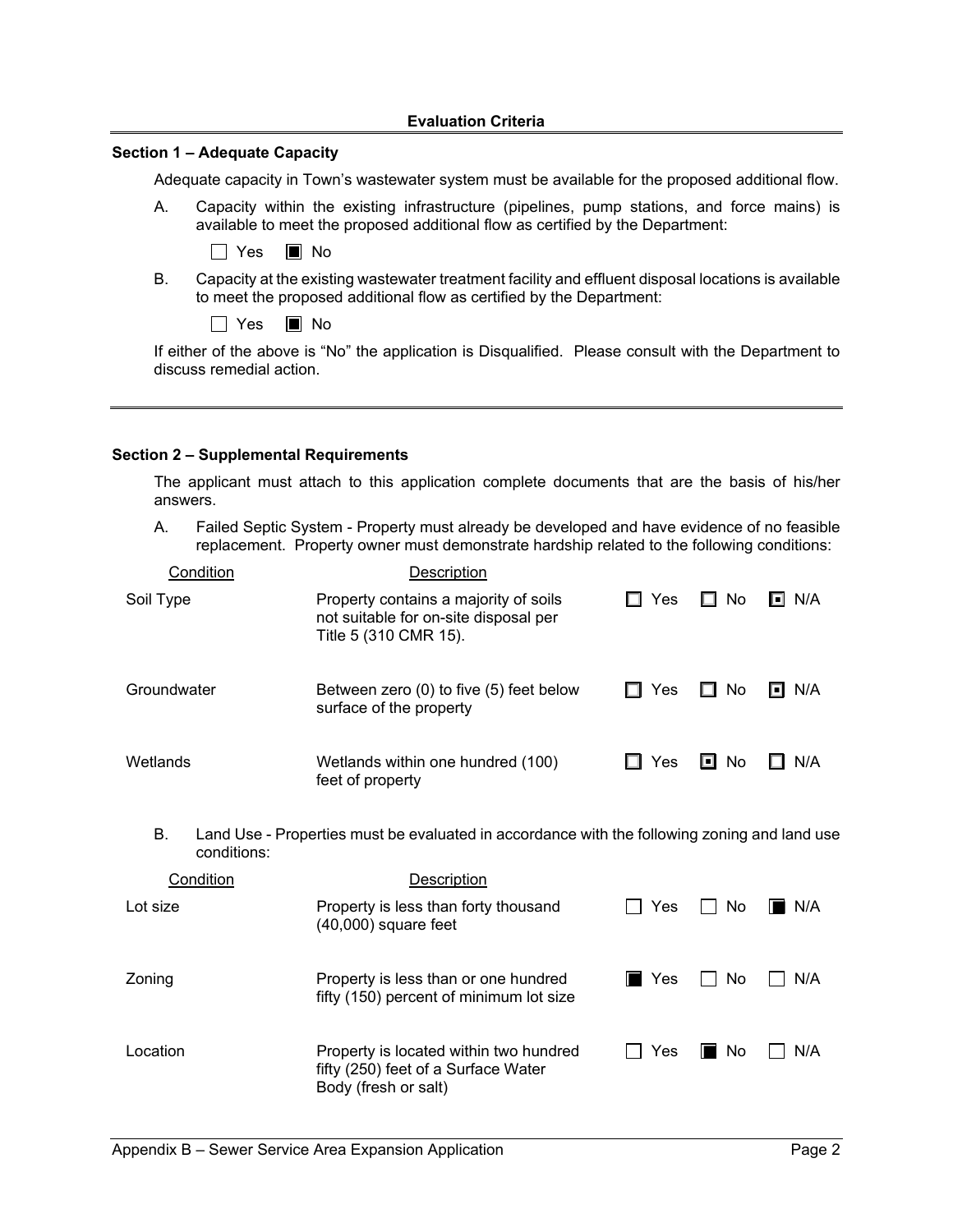| Wellhead | Property is located within a Zone 2<br>area of a public wellhead                                                                                                                                                                                                                                           | Yes                | No | I N/A |
|----------|------------------------------------------------------------------------------------------------------------------------------------------------------------------------------------------------------------------------------------------------------------------------------------------------------------|--------------------|----|-------|
| C.       | Special Consideration - The Commission may consider an applicant based upon the following<br>documented conditions:                                                                                                                                                                                        |                    |    |       |
|          | <b>Condition and Description</b>                                                                                                                                                                                                                                                                           |                    |    |       |
| areas.   | Location - Subject property or groups of properties is/are located<br>between or surrounded by identified sewer district and/or needs                                                                                                                                                                      | $\blacksquare$ Yes | No | N/A   |
|          | Voluntary - Voluntary reduction of development potential directly<br>related to the system extension that offers the following<br>restrictions to the Town:                                                                                                                                                |                    |    |       |
| а.       | A lot that exceeds 150 percent of the minimum area<br>required by the zoning in which it is located and agrees to<br>restrict all further division, except for minor lot line<br>adjustments that will not result, directly or indirectly, in the<br>creation of new buildable lots.                       | Yes                | No | N/A   |
| b.       | A lot that exceeds 200 percent of the minimum area<br>required by the zoning in which it is located and agrees to<br>rezoning if applicable.                                                                                                                                                               | Yes                | No | N/A   |
| c.       | Restriction in the size and total bedrooms of a second<br>dwelling to no more than 1,000 gross square feet of living<br>space (not including garage or mechanical space) and<br>two (2) bedrooms.                                                                                                          | Yes                | No | N/A   |
|          | d. Limitation of total bedrooms to no more than currently<br>allowed by Title 5 (310 CMR 15) and Orleans Board of<br>Health Subsurface Sewage Disposal Regulations.                                                                                                                                        | Yes                | No | N/A   |
| е.       | Limitation of total ground cover to maximum allowed by<br>zoning for a minimum sized lot where lot exceeds 150<br>percent of minimum size lot.                                                                                                                                                             | Yes                | No | N/A   |
| f.       | A dedication of a portion of land for conservation<br>purposes, dedication of building envelopes or other<br>restrictions to an organization authorized to receive and<br>enforce such restriction that reduce the net impact of<br>future development to the wastewater system by at least<br>30 percent. | Yes                | No | N/A   |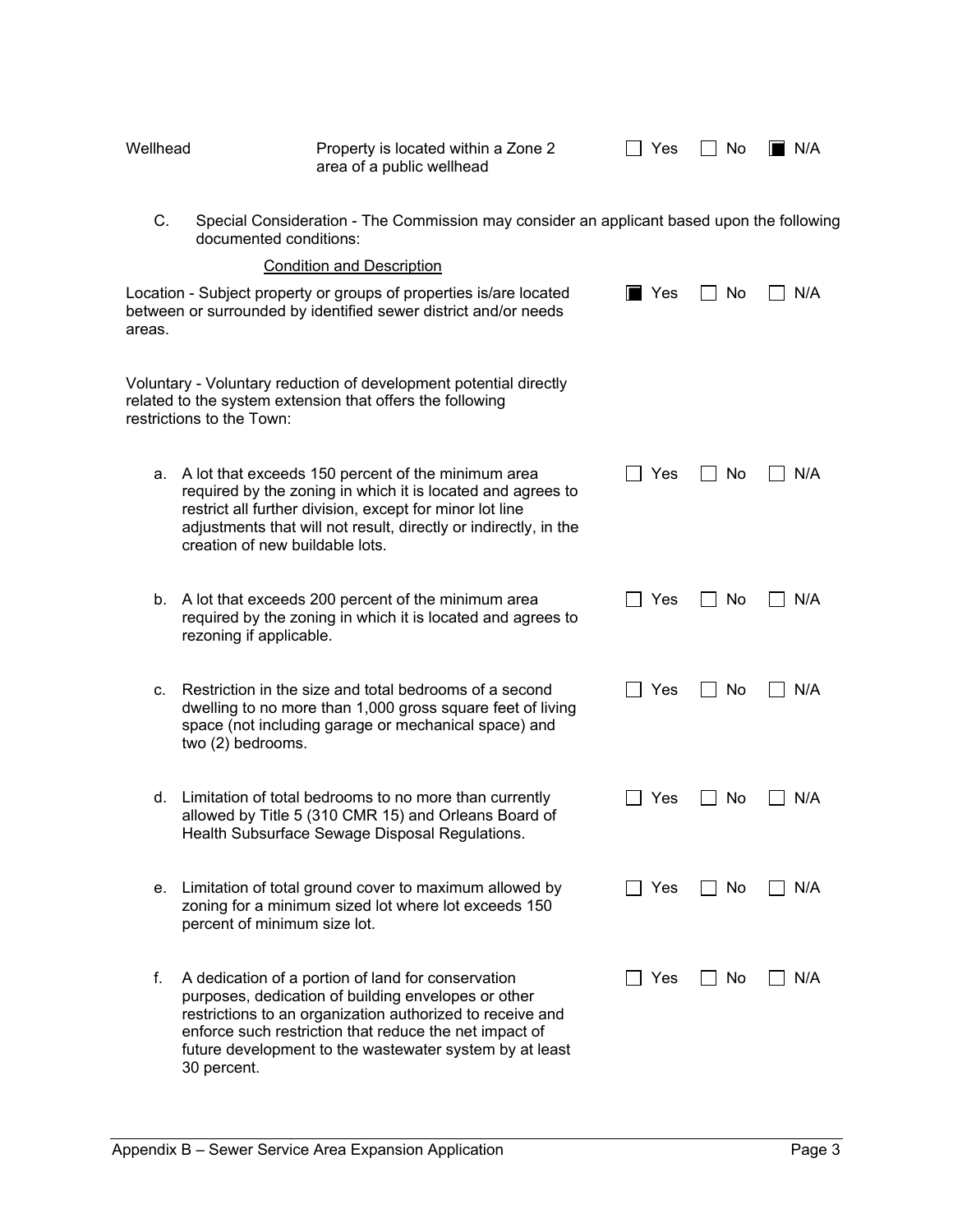Compliance - A proposal that: (i) documents compliance with all of the above three criteria; (ii) demonstrates a threat to public health and welfare; and (iii) contains a comprehensive strategy to address a problem affecting more than two adjacent properties.

| □ Yes | $\Box$ No | $\Box$ N/A |
|-------|-----------|------------|
|-------|-----------|------------|

I hereby certify under the penalties of perjury that this application is in all respects bona fide, fair and made without collusion or fraud with any other person and that the information is to the best of my knowledge true and complete. The word "person" shall mean any natural person, joint venture, partnership, corporation, or other business or legal entity.

In addition, if said property or groups of properties are included into the Sewer Service Area, I hereby certify that I shall adhere to the Town's **Sewer Use Rules and Regulations** and I understand that failure to adhere to all discharge limitations and to the Town's **Sewer Use Rules and Regulations** will be cause for the Town to revoke the connection permit and plug the connection to the Town's wastewater system.

Signature of Applicant

Name

Title

Date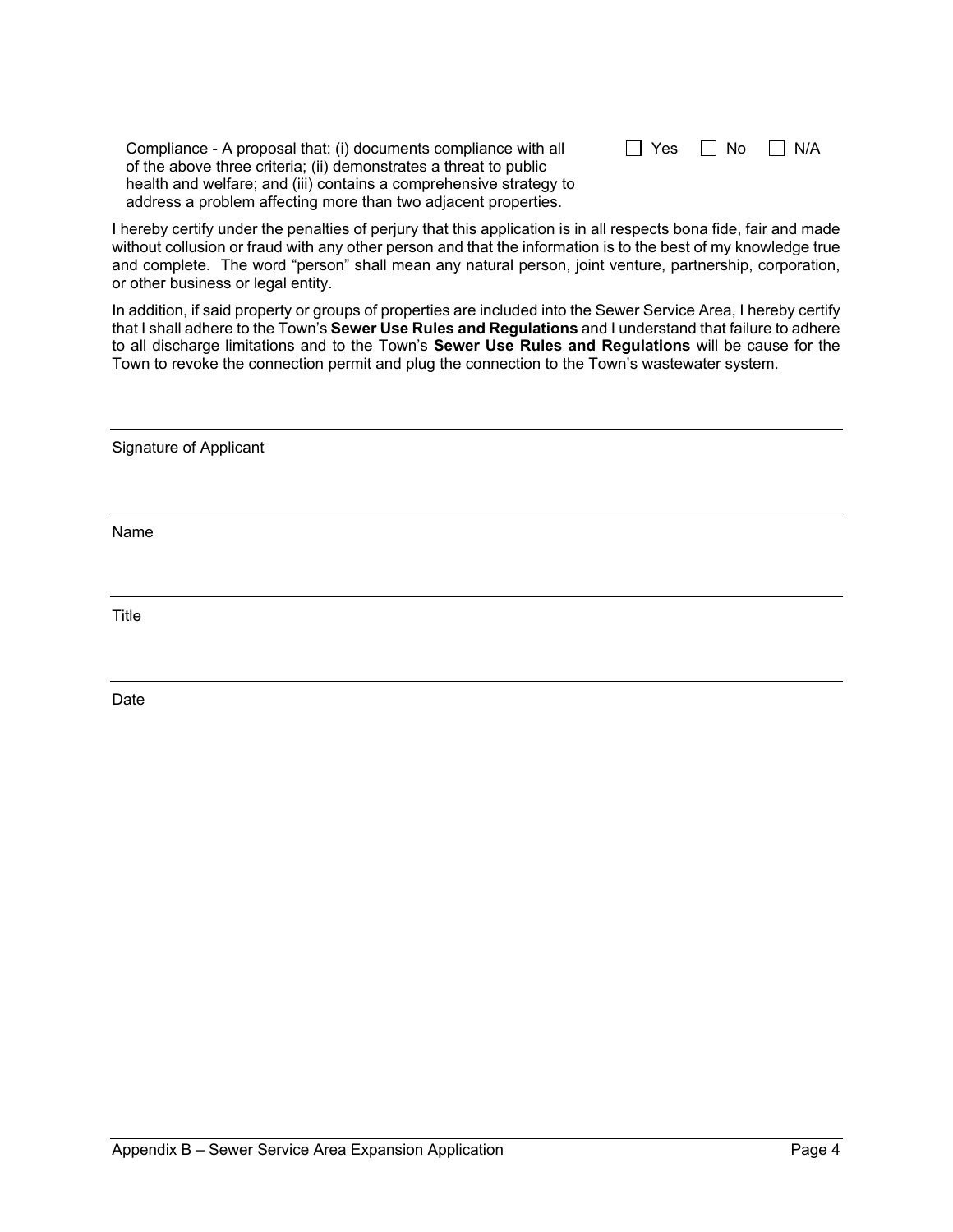| DO NOT WRITE BELOW THIS LINE – FOR OFFICIAL USE ONLY |
|------------------------------------------------------|
| TO BE COMPLETED BY THE DEPARTMENT                    |

| Application Complete: □ Yes<br>No                                      |
|------------------------------------------------------------------------|
| Supporting Documentation Attached, Complete, and Adequate: 7 Yes<br>No |
| Application Fee Paid: □ Yes<br>l I No                                  |
| Connection Permit Fee Paid:   Yes   No<br>N/A                          |
| Privilege Fee Paid: $\Box$ Yes $\Box$ No<br>    N/A                    |
| Compensatory Sewer Privilege Fee Paid: □ Yes<br>$\vert$   No<br>N/A    |
| Flow Offset Fee Paid: □ Yes □ No □ N/A                                 |
| Reserve Capacity Fee Paid: □ Yes □ No □ N/A                            |
| Drain Layer's License Valid: □ Yes<br>$\Box$<br>No                     |
| Street Opening Permit Obtained: □ Yes □ No<br>N/A                      |
| Trench Permit Obtained: □ Yes<br>$\Box$ No<br>IIN/A                    |
| State Highway Opening Permit Obtained: [1]<br>No<br>N/A<br>Yes         |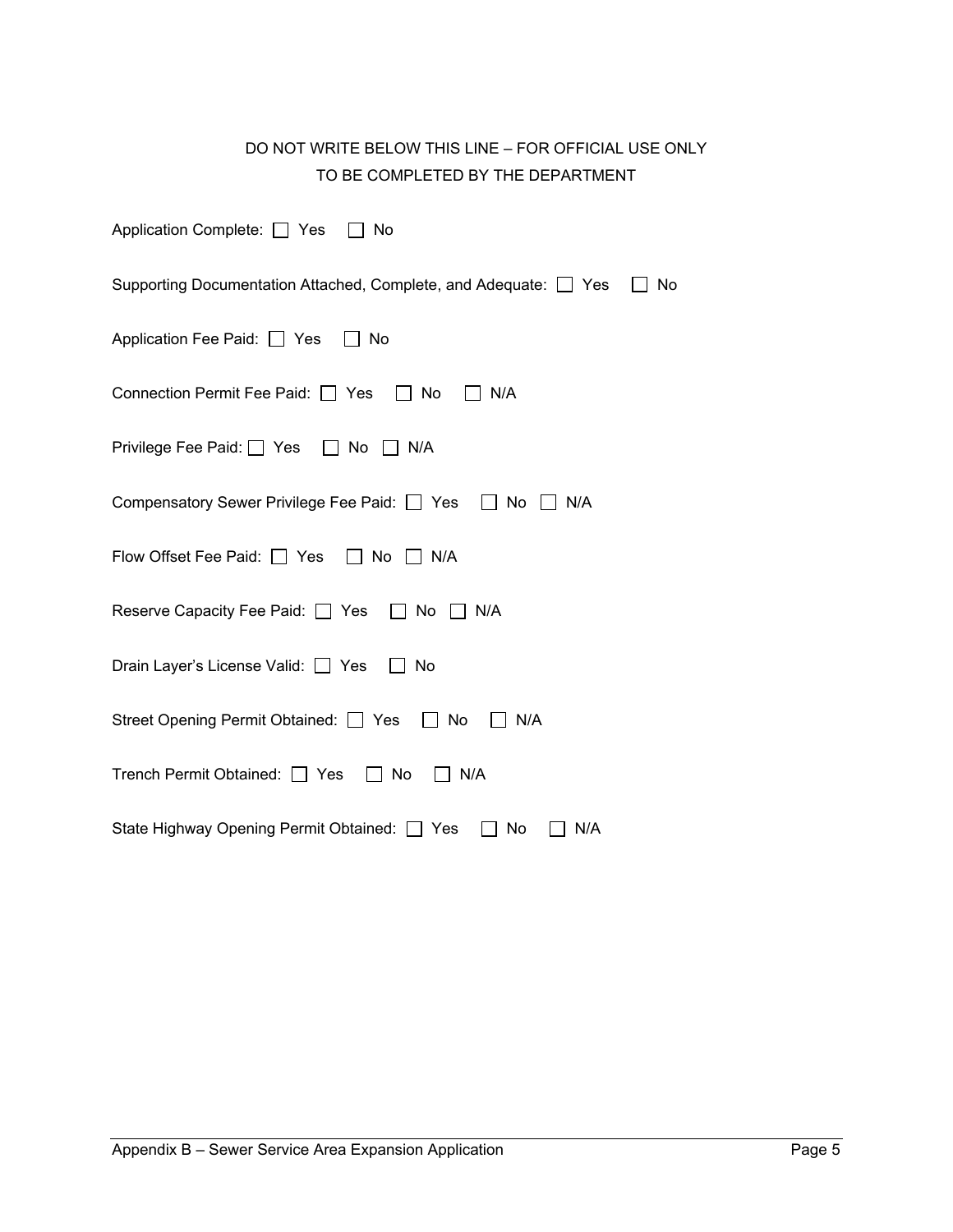| Condition                                | Approval                                  | Signature | Date |
|------------------------------------------|-------------------------------------------|-----------|------|
| Section 1<br><b>Adequate Capacity</b>    | Department                                |           |      |
| Section 2<br><b>Failed Septic System</b> | <b>Health Agent</b>                       |           |      |
| Land Use                                 | <b>Planning Director</b>                  |           |      |
| <b>Special Consideration</b>             | Board of Water<br>and Sewer<br>Commission |           |      |

We recommend the inclusion of the property or group of properties into the Sewer Service Area.

We do not recommend inclusion the property or group of properties into the Sewer Service Area.

If no, Why?